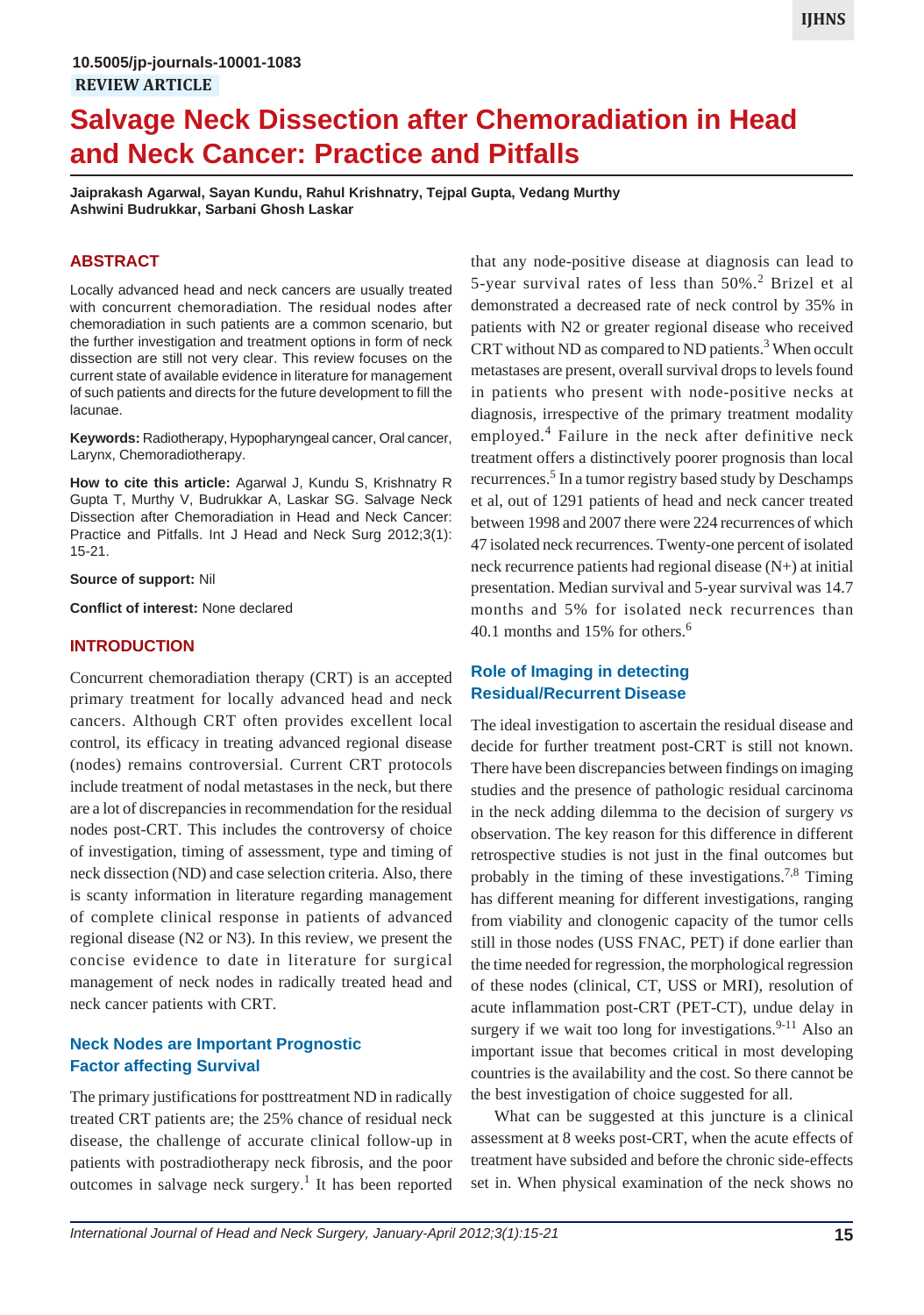cervical adenopathy, for initial N1 and N2 disease observation with close follow-up may be suitable. When the findings at clinical examination are ambiguous, or if N3 node was present and there is clinical complete response is present; PET-CT (12 weeks), CT or MRI (8-12 weeks), USS neck can be planned in order of preference. If clinically suspected residual node after chemoradiation then its better to go ahead with planned ND. The investigations like CT, MRI, PET-CT or USS can help in identifying the involved levels of the neck to decide for extent of ND. $^{12,13}$ 

### **Is Planned ND Necessary after Initial CRT?**

An early ND after residual disease in post-CRT (4-12 weeks) has shown several distinct advantages of improved regional control and survival. But the benefit of surgery in patients with a complete clinical response after CRT has been difficult to show; also most retrospective single-institution reviews are limited by inadequate statistical power to detect a survival advantage for this subset of patients.<sup>14,15</sup> Another facet which has been rarely discussed is that the presence of pathologic residual carcinoma in the ND specimen has been associated with an increased risk of local and regional recurrence as well as distant failure.

The morbidity of a potentially unneeded procedure cannot be ignored because if there is no residual disease present these patients can be easily followed-up avoiding surgery. But if wrong patient is selected for observation it can lead to persistence or progression of disease in the neck necessitating salvage ND, which has been associated with an increased frequency and severity of postsurgical complications. A 'window' between acute and chronic CRT injury 4 to 12 weeks after radiation has been described to minimize the surgery-related complications.<sup>19</sup>

At this juncture, it is important to revisit the frequency of pathologic residual carcinoma in ND specimens which ranges from 20 and 68% and is affected by many factors including pretreatment nodal stage and bulk, radiation dose and technique, the use of chemotherapy, the timing and extent of ND, and most importantly clinical response to CRT or patient selection.<sup>16-19</sup> Most authors prefer the planned dissection in all patients with evidence of clinical or radiological evidence of residual disease in neck, while prophylactic ND after complete response is done in N3 and rarely for N2 or N1 disease. Usually patients with complete response both clinically and radiologically are preferred for close observation especially with initial N2 or N1 nodes.

### **Types of ND—Which is the Optimum?**

Radical neck dissection (RND) has been the standard treatment for cervical nodal metastases since it was first

described by Crile in 1906. It is a safe and reliable method of addressing the lymph nodes. Although RND is an excellent technique, it is nonetheless associated with substantial morbidity. The Committee of Head and Neck Surgery and Oncology and the American Academy of Otolaryngology/Head and Neck Surgery have revised the terminology and classification of neck dissection.<sup>20</sup>

*Radical neck dissection (RND)*: Resection of cervical lymph nodes from all five levels along with sternocleidomastoid muscle (SCM), internal jugular vein (IJV) and spinal accessory nerve (SAN).

*Modified radical neck dissection (MRND)*: Modification of RND with preservation of one or more nonlymphatic structures.

*Selective neck dissection (SND)*: Modification of RND with preservation of one or more lymph node groups, which are removed in RND.

*Extended radical neck dissection (ERND)*: Removal of additional lymph nodes (occipital or parotid nodes) or nonlymphatic structures relative to a RND.

In a review by the Committee of Head and Neck Surgery and Oncology and the American Academy of Otolaryngology/Head and Neck Surgery, the committee noted that there was a worldwide desire to maintain their previous classification but felt that minor modifications had to be amended to keep with the current philosophy of cervical nodal metastases.<sup>21</sup> As such, modified radical neck dissection (MRND) was divided into:

- i. *MRND type I*: Resection of SCM, IJV and all five levels of cervical lymph nodes (preservation of SAN)
- ii. *MRND type II*: Resection of SCM and all five levels of cervical lymph nodes (preservation of SAN and IJV)
- iii. *MRND type III*: Resection of all five levels of cervical lymph nodes (preservation of SAN , IJV and SCM).

Similarly, selective neck dissection (SND) was also divided according to the levels of lymph node dissected:

- i. *Supraomohyoid neck dissection (SOHND)*: Resection of all lymph node levels from I to III.
- ii. *Lateral neck dissection (LND)*: Resection of all lymph node levels from II to IV.
- iii. *Posterolateral neck dissection (PLND)*: Resection of all lymph node levels from II to V.

The gold standard procedure used till date for treatment of residual or recurrent cervical lymph nodes following CRT is radical neck dissection (RND) and modified radical neck dissection (MRND). However, there is still considerable debate regarding the use of selective neck dissection (SND) in cases with advanced nodal disease. Traynor et al suggested that the use of SND could be extended to N2B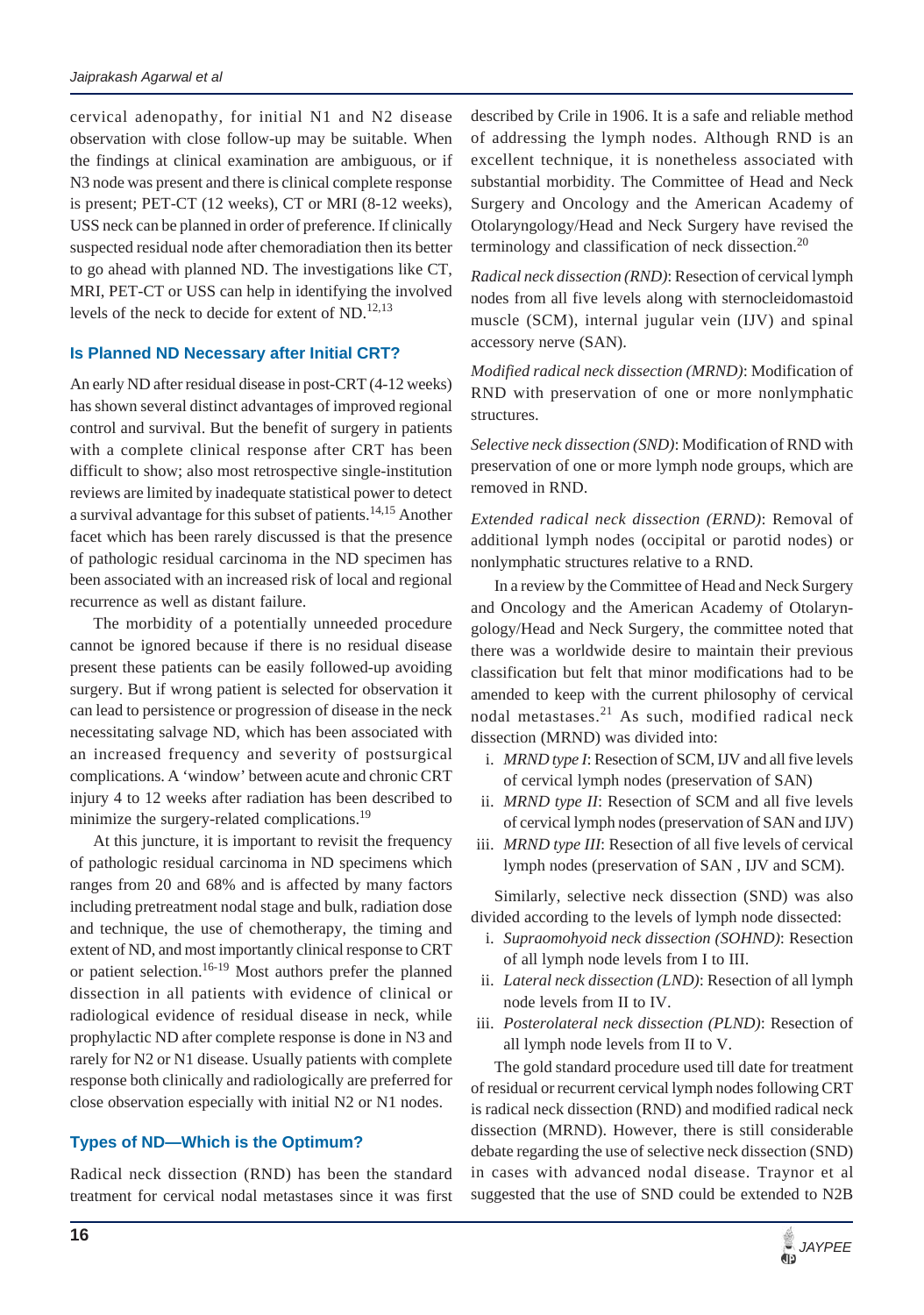and N2C disease, in the absence of massive lymphadenopathy, nodal fixation, gross extracapsular spread (ECS) and a history of previous neck surgery.<sup>22</sup> Considering the morbidities associated with the use of more comprehensive neck dissections in the postchemoradiation setting, a group of researchers are considering whether lymph node dissection can be confined to 1 or 2 contiguous neck node levels when there is a single positive neck node level (N1 or N2a). The term 'superselective neck dissection (SSND)' has come into vogue but it should be properly tested in a properly conducted randomized control trial before it comes into practice.

### **Superselective ND (SSND)**

Superselective ND is defined as the removal of all fibrofatty tissue contents, including lymph nodes, along the defined boundaries of 1 or 2 contiguous neck node levels.<sup>16</sup> CRT has become an important treatment option for locally advanced head and neck cancer. When compared with radiation therapy alone, the results have shown significant improvement in locoregional disease control and some modest improvement in overall survival.23 The combination of chemotherapy and radiation therapy administered concurrently appears to be more potent than sequential CRT. Despite the success of this approach, there continues to be a debate on how to manage the associated nodal disease. The common approach used by the head and neck surgeons is to perform surgical salvage in the manner that has been well accepted and based on historical experience with patients that were treated with definitive radiation therapy. Based on this framework, it is a commonly held dictum that persistent or recurrent nodal disease should be managed with surgical procedures that are well encompassing and radical, as opposed to those that specifically address the levels of neck that are at greatest risk. The paradigm shift of CRT over radiation therapy alone brings into question the conventional types of ND procedures. Because the majority of lymph nodal disease is likely to be sterilized with the potent combination of chemotherapy and radiotherapy, it may be feasible to use ancillary ND procedures that are less extensive and result in reduced morbidity. Most patients who have persistent nodal metastases after CRT have limited positive disease that is confined to levels of high risk. Lymph nodes occupying neck levels that had no pretreatment evidence of disease involvement and that remain clinically negative after CRT rarely harbor occult metastases. Under these circumstances, it is unnecessary to remove such low-risk neck node levels when performing ND for patients with residual clinically positive disease confined to 2 or fewer neck node levels.

Robbins et al performed a prospective study to evaluate the efficacy of selective and SSND for patients with bulky or residual nodal metastases treated with concomitant CRT. Among the total group of 240 patients, 106 NDs were performed on 84 patients who had bulky nodal disease. With a median follow-up of 58 months (range 12-96 months), regional failure occurred in two (17%) of the 12 patients who had modified radical ND, three (65%) of the 65 who had selective ND, none of the seven patients who had superselective ND and six (4%) of the 156 patients who had no ND. The rates of overall survival and distant metastases were not significantly different among the three ND subsets.<sup>16</sup>

In another study performed by the same group of Robbins et al, they evaluated 177 node positive patients of head and neck cancer. Out of them, 81 had partial response after CRT and 73 had residual adenopathy involving only one neck node level. Within this subset, 54 patients (57 heminecks) subsequently underwent a salvage ND, for which comparisons were made between the restaging evidence of residual adenopathy and the pathologic findings that were specific for each neck level. Only two of the 54 patients had evidence of pathologic disease extending beyond the single neck level: One had disease in a contiguous neck level, and the other had disease in a noncontiguous level. The use of superselective ND with removal of only two contiguous neck levels would have encompassed known disease in all but one patient. Hence, they concluded that superselective ND is feasible after CRT has been administered to patients with persistent nodal disease that is confined to one level.<sup>24</sup>

ND after CRT for advanced head and neck cancer with associated bulky nodal disease is not without risks related to wound healing and chronic soft-tissue fibrosis. Dissection of all neck levels was reported to increase the incidence of spinal accessory nerve dysfunction and have a negative impact on quality of life.<sup>25</sup> The concomitant use of CRT is a potentially lethal weapon that is likely to sterilize most of the metastatic lymph nodes in the neck. Therefore, in an attempt to treat the residual adenopathy in the neck treated with CRT and to reduce the postoperative complications, probably, superselectve ND (removal of  $\leq$  2 contiguous neck node levels) would be appropriate. For clinically overt nodal disease after CRT, ND is essential. However, for clinically negative nodal disease before CRT, one can argue that occult nodal disease present in these areas before CRT has already been sterilized by CRT.<sup>26</sup>

The advantage of surgical conservation approach used in this group of patients with residual nodal disease after primary CRT relates to minimizing the extent of surgical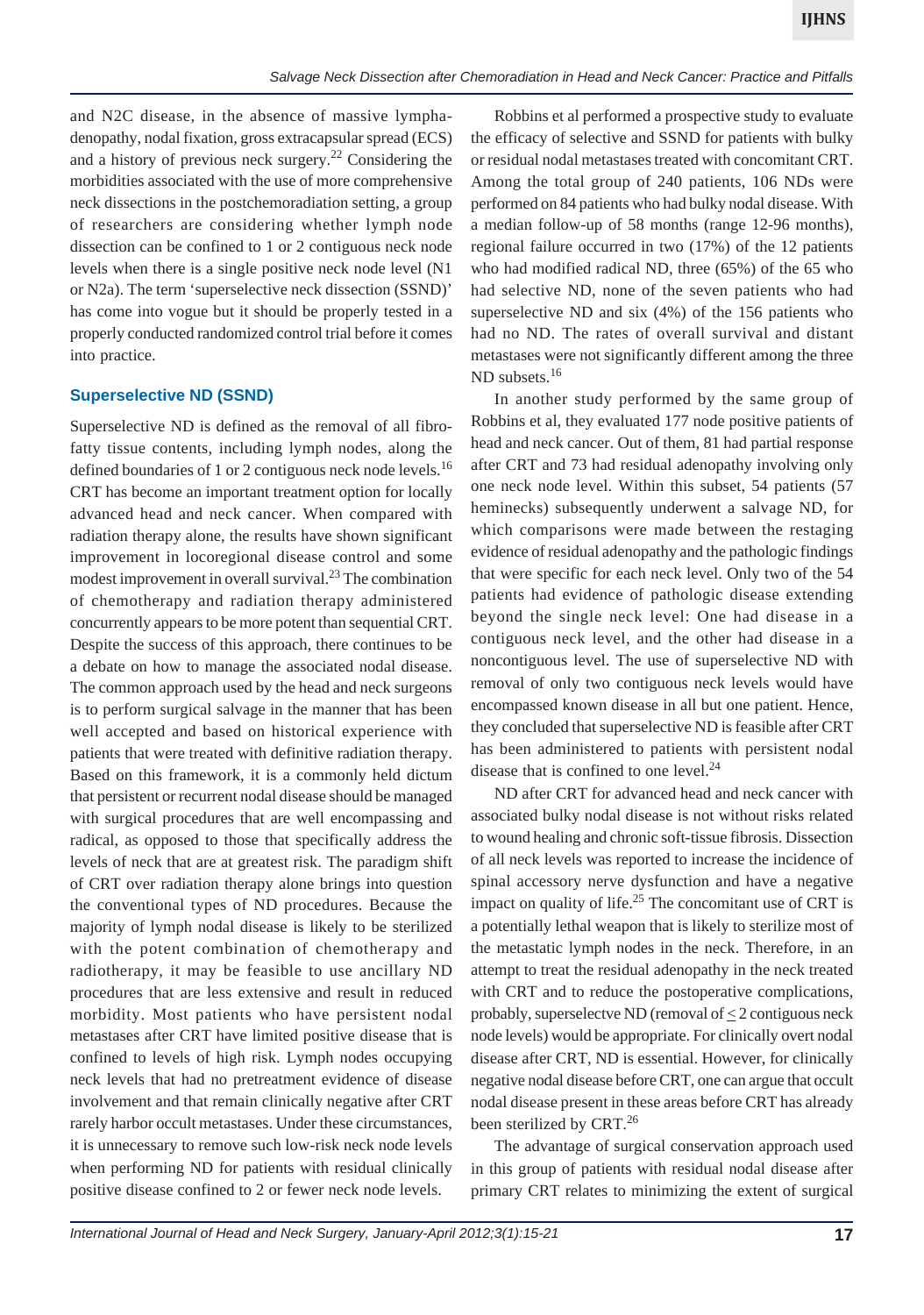field thereby reducing the chances of postoperative soft tissue fibrosis. Fibrosis remains a significant problem for patients who require surgery in this setting because of its impact on swallowing, mastication, and range of motion of neck movements. Superselective NDs, however, can be performed with much smaller incisions, and the dissections are limited to two levels. Patients who have undergone a superselective ND typically recover without developing extensive soft tissue fibrosis. The majorities of patients undergoes the procedure and are discharged from the hospital on the same day. Last but not the least, there is still no randomized clinical trial addressing the effectiveness of SSND in salvage setting with persistent neck node in one level following CRT. A properly conducted randomized clinical trial may change the treatment outlook in this subset of patients.

# **Elective ND in Locally Recurrent Setting in Initial N0 Neck**

The optimal management of node-negative neck during salvage surgery of locally recurrent head and neck cancer after initial CRT is not known. Because the neck can be seeded during local recurrence, it is believed that there is a high likelihood of regional metastatic disease.<sup>27</sup> Therefore, it is a common practice to include ND during salvage surgery for locally recurrent head and neck cancer. ND after radiation has been associated with decreased quality of life, increased operative time and increased chances of complications. The influence of elective ND on complications cannot be easily dismissed. ND after RT was shown to be an independent prognostic factor for increased severe late toxicity in a multivariate analysis of 230 patients included in three prospective trials, radiation therapy oncology group (RTOG) 91-11, RTOG 97-03 and RTOG 99-14.28 Parsons et al reported a high rate of 23% for moderate/severe complications (fistula, tube feeding, and wound breakdown requiring graft or resulting in carotid exposure) after salvage with and without ND for recurrent SCCA of the supraglottic larynx, but the influence of ND on toxicity was not analyzed in this study.<sup>29</sup> After radiation, changes in the lymphatic tissues, including decrease in the nodal size and the caliber of the lymphatic vessels have been observed. It is also seen that after irradiation with more than 40 Gy dose, lymphatic structures become hyalinized and fibrosed.<sup>30</sup> These changes may act as a barrier for lymphatic dissemination for locally recurrent tumors after initial chemoradiation.

Yao et al published their results of 63 patients of locally recurrent laryngeal cancer (supraglottic and true glottic) treated initially with radiation. Out of these, 43 patients underwent ND in addition to local salvage surgery and 20 patients underwent salvage local surgery only with observation of the neck. Five (12%) out of 43 patients had pathologically positive neck node after dissection. There was no difference in 5-year overall survival between the neck dissected and observed groups.<sup>31</sup>

Dagan et al did a retrospective review of 57 patients of locally recurrent head and neck squamous cell carcinoma who were initially treated with elective nodal irradiation (ENI). Forty patients underwent ND and 17 patients had neck observation only. In the dissected group, the 5-year local control, regional control, cause-specific survival, and overall survival rates were 71, 87, 60 and 45% respectively, compared to 82, 94, 92 and 56 respectively, for the observed group. Toxicity was more likely with dissection. There were two postoperative deaths in the neck-dissection group. One patient experienced a perioperative myocardial infarction, chronic aspiration pneumonia, and died of aspiration and sepsis 6 months after salvage. The other patient had postoperative wound complications including a pharyngocutaneous fistula, carotid exposure, and died without being discharged from the hospital 1 month after attempted salvage. In the pooled analysis of total of 230 patients, the overall pathologic positive rate of neck-dissection specimens was 9.6%; the compiled data showed no improvement in outcomes when salvage included ND. They concluded that routine elective ND should not be included during salvage surgery for locally recurrent head and neck cancer, if initial radiotherapy includes elective nodal irradiation.<sup>32</sup>

There is a low rate of occult regional nodal metastases (~10%), no improvement of outcomes after adding elective ND to the primary salvage procedure and an increased rate of complications with elective neck node dissection. Given the high negative predictive value for regional metastatic disease, all recurrent head and neck cancers are restaged with contrast-enhanced CT. If there is no suspicion for regional disease, it is justifiable to exclude elective ND as part of the salvage procedure in most cases. It remains unknown whether this practice is applicable in other settings, such as in patients who were initially treated for nodepositive disease and are salvaged for isolated recurrences or in patients undergoing salvage for a second primary head and neck cancer. In these settings, neck should be managed with elective ND until data is available showing that a less aggressive approach is equally effective.

## **Neck Recurrence following Radical ND: Second ND**

Second (radical) ND implies salvage radical surgery to the neck, with curative intent, with or without adjuvant therapy. Adjuvant external beam radiation after ND may be given, if there are multiple positive lymph nodes or perinodal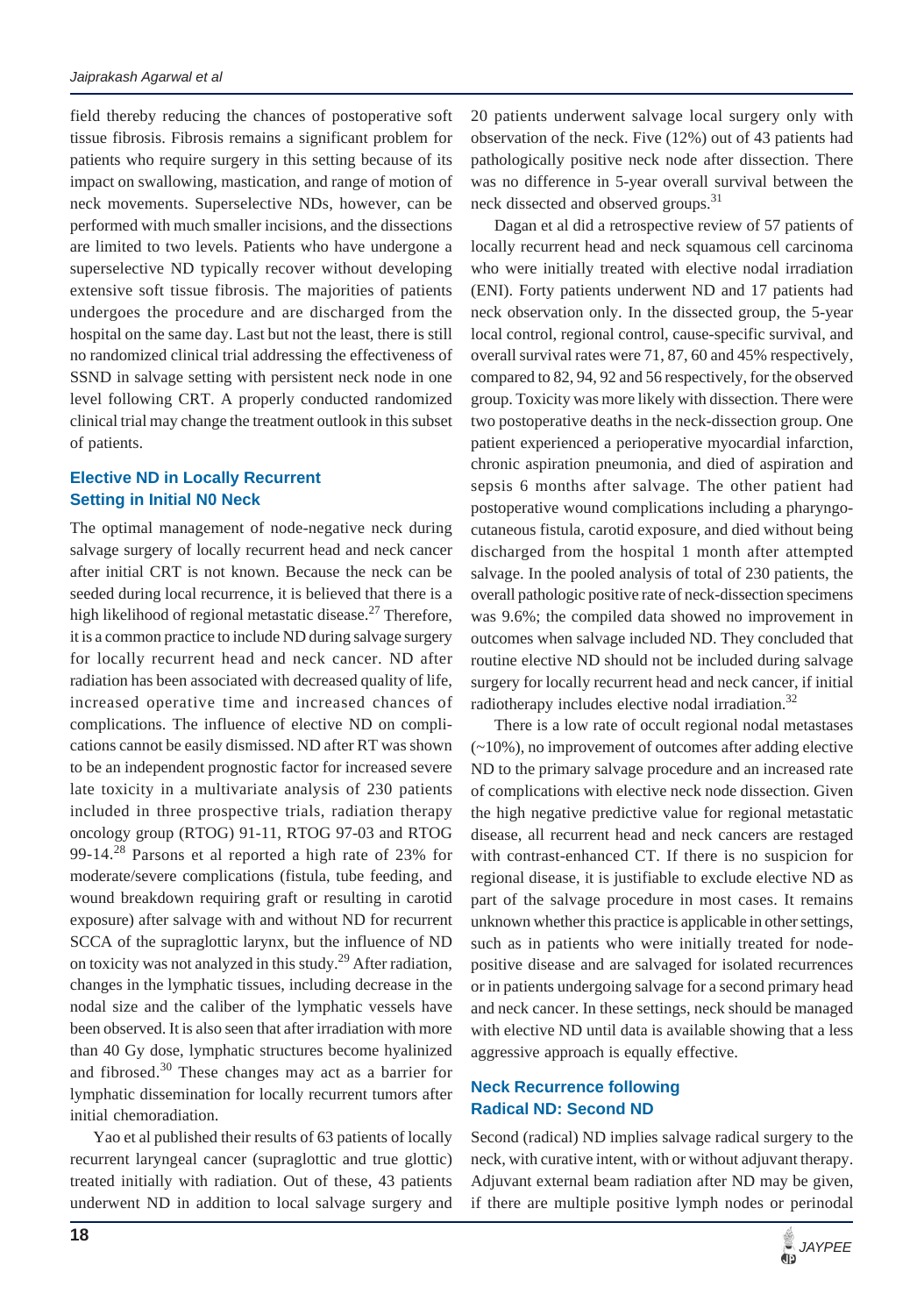extension of disease. However, this treatment philosophy is more valid when there is occult neck node metastases rather than frank neck node disease. Most centers report a low rate of recurrence in the neck following ND (~14%). Although this appears low, the fact that, patients with neck node metastases have a much reduced survival compared with those without merely demonstrates the tumor's capacity to spread outside.

There are a number of theories regarding the cause of recurrence in the neck following radical ND. An aggressive histological behavior is correlated with the extent of both primary regional disease and recurrent regional disease.<sup>33</sup> A number of patients will have micrometastases present either in the tissues of the neck or within lymph nodes that have been missed during the original radical ND, and these have been implicated as the source of a recurrence in a number of patients.<sup>34</sup>

In a series published by Jones et al, most patients who had primary radical ND suffered no recurrence in the neck, with a cure rate of 56%, significantly higher than usually quoted. Of those who had a recurrence and were treated with second ND, 31% were cured. Of those that had no curative treatment to their neck, there were no long-term survivors and a median survival of  $7$  months only.<sup>35</sup> The literature dealing with recurrent regional disease is not extensive, perhaps because it has been considered an unrewarding area of study. Nevertheless, figures show that a third of patients can be saved if they are suitable for radical retreatment. As lymph node metastases and particularly recurrent lymph node metastases are the most important prognostic factor in head and neck cancer, recurrent regional disease is worthy of more study.

### **Complications of ND after Initial CRT**

As with any surgical procedure, neck dissection is associated with several potential complications that can be prevented by meticulous surgery and careful follow-up. Although many of these complications are rare in the hands of an experienced surgeon, some are nonetheless unavoidable. Trauma to the internal jugular vein may lead to intraoperative bleeding that may be difficult to control. Although rare, the possibility of an air embolus following trauma to the IJV should be borne in mind. Cardiac arrhythmias can also occur during neck surgery. Manipulation of the carotid bulb during dissection of the internal jugular vein can lead to the arrhythmias that can be life-threatening. Carotid artery rupture is associated with 35 to 50% mortality. Disruption of the sympathetic chain may also result from neck dissection, following dissection of the carotid sheath, leading to Horner's syndrome. Chylous fistula occurs in 1 to 2% of neck dissections. If a chylous leak is detected intraopera-

tively, every effort must be made to find the source and suture the opening. Fluid collection under the skin flaps can be prevented by using suction drainage.

Late complications are most severe when neck dissection is carried out after CRT. The formation of a neuroma may considerably affect the day to day life of the patient. In such cases, it is important to ascertain that any lump in the neck is not a sign of recurrent disease. Similarly, chronic shoulder pain may impair the daily activities of the patient. Competent physiotherapy may help to improve the condition of the patient. Fibrosis and neck stiffness is the most morbid complication after neck dissection in a post-CRT patient. The fibrosis associated with previous radiotherapy makes it more morbid for the patient. The surgeon should be aptly conscious regarding the complications and multidisciplinary approach involving physiotherapist should be involved for vigorous neck exercises and physiotherapy.

#### **Quality of Life Issues**

The real issue behind this discussion to justify observation or surgery in postchemoradiation patients has been very scantily discussed in literature. Although the physical complications due to various NDs have been discussed in detail in literature, the quality of life issues have been ignored for long. There is only one study addressing this issue till date. Amy et al prospectively analyzed quality of life issues in 103 oropharngeal carcinoma patients with stage IV at two tertiary centers undergoing CRT alone in 64 and CRT followed by ND in 38 patients. They collected information using SF-36 and HNQOL using selfadministered health survey at pretreatment and 1 year posttreatment. It was seen that only the pain index of the SF-36 was significantly more in patients undergoing ND after CRT, while all other QOL scores were similar in two groups. There were many inherent deficiencies in this study, but to name a few were small size, unequal number of patients in two groups, heterogeneities in the groups and short follow $up.<sup>36</sup>$ 

### **Beyond Post-CRT ND**

It is understood that patients with pathologically positive lymph nodes at ND post-CRT are at high risk for local, regional and systemic disease recurrence.<sup>37</sup> The theories range from radiation and chemotherapy resistant clones, pretreatment dissemination of micrometastasis in neck or distant sites, pathological risk factors in dissected nodes. The proof of theories is still largely unavailable in literature. It is proposed that identification of the pathological risk factors in neck may help in planning the future treatment beyond, but the pathological assessment of these nodes is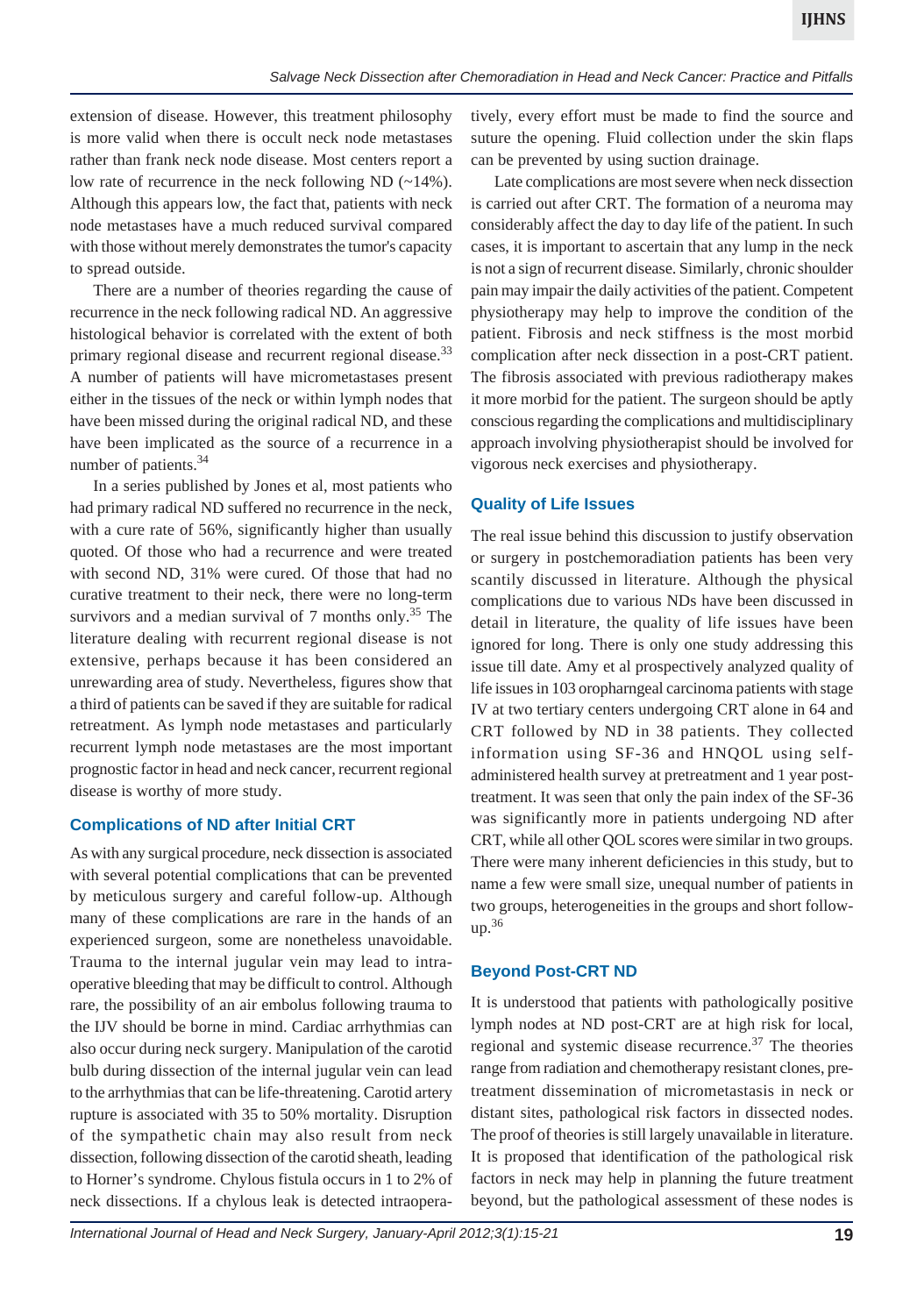limited due to inability to distinguish between squamous carcinoma cells initiating apoptosis *vs* those undergoing repopulation and may need further markers identification. Also it is known that level V involvement in ND is associated with an increased risk of disease recurrence with improvement in neck control but no significant impact on survival.<sup>16,17</sup> Few factors need further evaluation like: More than single node involved, macroscopic or microscopic involvement, ECS or soft tissue involvement. Also this may be taken as an opportunity to introduce newer therapies like hyperthermia, metronomic chemotherapy, and targeted agents in such patients after identification of appropriate risk factors.

### **CONCLUSION**

So, it is important to understand for both the treating oncologist team and patient for the necessity, ways and implications of addressing neck nodes in patients of locally advanced head and neck cancers. It may be a critical decision between observation and neck dissection or morbidity and mortality. Both clinical and radiological responses are necessary to be assessed together before appropriate decision in time. PET-CT has increasing role in coming future.

Early neck dissection of patients at a high risk of regional recurrence provides an opportunity for neck control and survival. Limited neck dissection may be sufficient and can be considered for some patients. It urgently needs further trials on this issue with prospective large set of patients to move beyond consensus statements of reviews of institutional practices and retrospective data (Table 1) to enraged facts. There is also a lacuna of evidence of identification of high-risk features post-ND and methods to address them.

# **REFERENCES**

- 1. Johnson CR, Silverman LN, Clay LB, et al. Radiotherapeutic management of bulky cervical lymphadenopathy in squamous cell carcinoma of the head and neck: Is postradiotherapy neck dissection necessary? Radiat Oncol Investig 1998;6:52-57.
- 2. Capote A, Escorial V, Munoz-Guerra MF, et al. Elective neck dissection in early-stage oral squamous cell carcinoma: Does it influence recurrence and survival? Head Neck 2007;29:3-8.
- 3. Brizel DM, Prosnitz RG, Hunter S, et al. Necessity for adjuvant neck dissection in setting of concurrent chemoradiation for advanced head and neck cancer. Int J Radiat Oncol Biol Phys 2004;58:1418-23.
- 4. Layland MK, Sessions DG, Lenox J. The influence of lymph node metastasis in the treatment of squamous cell carcinoma of the oral cavity, oropharynx, larynx, and hypopharynx: N0 versus N+. Laryngoscope. 2005;115:629-39.
- 5. Clark J, Li W, Smith G, Shannon K, et al. Outcome of treatment for advanced cervical metastatic squamous cell carcinoma. Head Neck 2005;27:87-94.
- 6. Deschamps DR, Spencer HJ, Kokoska MS, et al. Implications of head and neck cancer treatment failure in the neck. Otolaryngology: Head and Neck Surgery 2010;142:722-27.
- 7. Vongtama R, Lee M, Kim B, et al. Early nodal response as a predictor for necessity of functional neck dissection after chemoradiation. Cancer J 2004;10:339-42.
- 8. Yao M, Smith RB, Graham MM, et al. The role of FDG PET in management of neck metastasis from head and neck cancer after definitive radiation treatment. Int J Radiat Oncol Biol Phys 2005;63:991-99.
- 9. Thariat J, Ahamad A, Garden AS, et al. Prediction of neck dissection (ND) requirement following definitive radiotherapy (RT) for head and neck squamous cell carcinoma (HNSCC). Int J Radiat Oncol Biol Phys 2006;66(suppl 1):17-18.
- 10. Corry J, Peters L, Fisher R, et al. N2-N3 neck nodal control without planned neck dissection for clinical/radiologic complete responders-results of Trans Tasman Radiation Oncology Group Study Feb 1998. Head Neck 2008;30:737-42.

|                                | Investigation of choice                                                                           | <b>Timing</b> | <b>Treatment</b>                                                                                                                                                                                           | Timing     |
|--------------------------------|---------------------------------------------------------------------------------------------------|---------------|------------------------------------------------------------------------------------------------------------------------------------------------------------------------------------------------------------|------------|
| Initial N2 disease             | Clinical examination with<br>1. PET-CT<br>2. CT or MRI<br>3. USS neck                             | 8-12 weeks    | 1. If negative, observe only<br>2. If borderline, observe or selective<br>neck dissection<br>3. If residual disease present, selective neck<br>dissection or comprehensive neck dissection                 | 8-12 weeks |
| Initial N <sub>3</sub> disease | Clinical examination with<br>1. PET-CT<br>2. CT or MRI<br>3. USS neck                             | 8-12 weeks    | 1. If negative, observe or selective<br>neck dissection<br>2. If borderline, observe or selective<br>neck dissection<br>3. If residual disease present, selective<br>neck dissection or comprehensive neck | 8-12 weeks |
| Isolated neck<br>recurrence    | Clinical examination with<br>1. PET-CT<br>2. CT or MRI<br>3. USS neck<br>Guided FNAC, if required | <b>NA</b>     | Comprehensive neck dissection                                                                                                                                                                              | <b>NA</b>  |

#### **Table 1:** Model of planned ND strategy